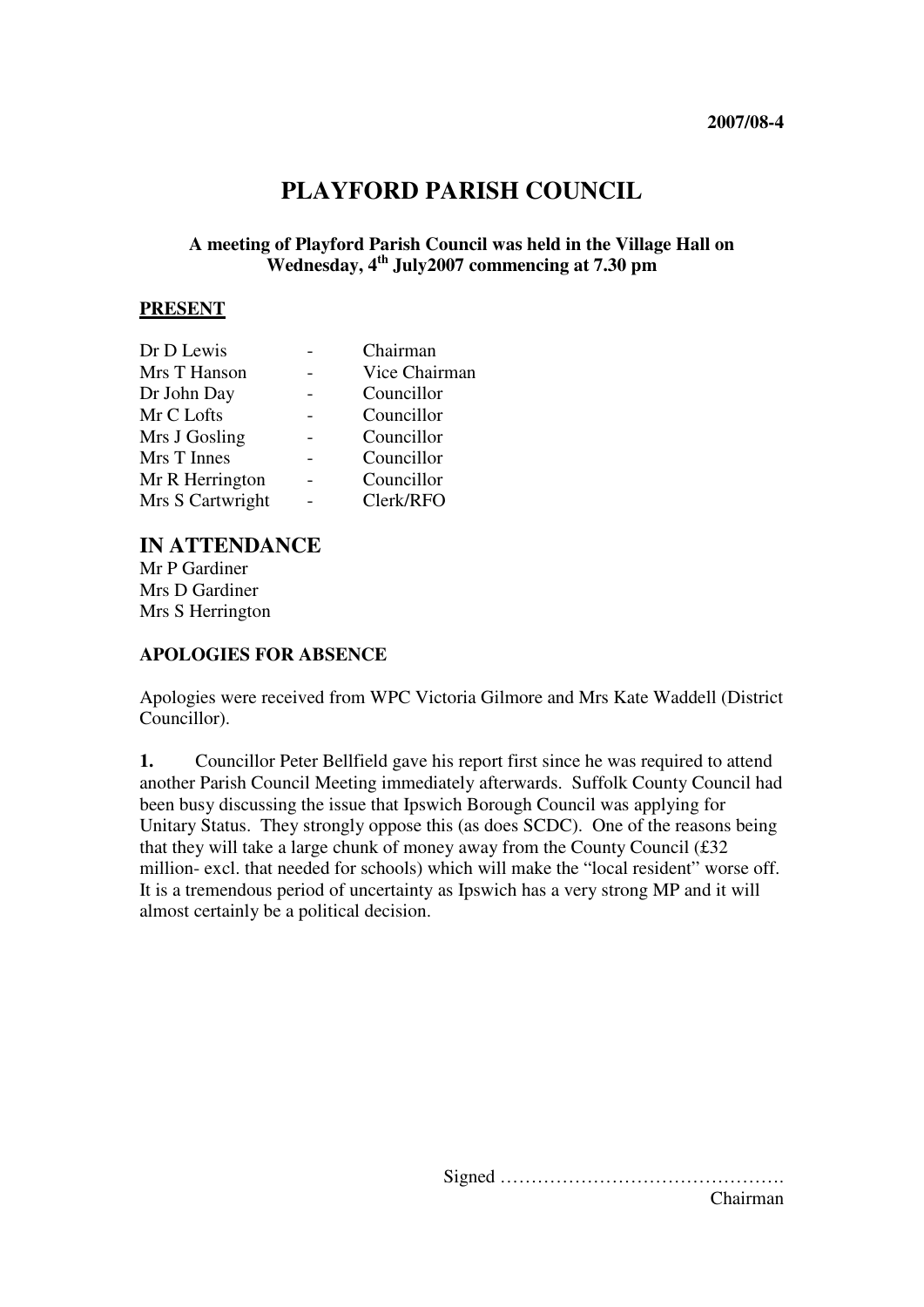A development panel is set to look at all heavy goods vehicles transporting within the County. Mr Peter Bellfield who is on this panel has a considerable say in the "terms of reference". Dr John Day asked about the bus service and the fact that some of the vehicles used are largely inappropriate for rural roads. What is the point of having a large and cumbersome bus with 2 people on it when a smaller mini bus would do the job? Mr Peter Bellfield pointed out that if it is a commercial route the County Council has no say over it and the size of the bus is not really taken into account as the expense of running a big bus is much the same as the expense of running a small bus and the initial "outlay" is not really looked at. Mr Charles Lofts addressed the issue of "pinch pointing" stating that the road has to be of a certain width to accommodate agricultural machinery.

Dr David Lewis and Mrs Tracy Hanson let Mr Peter Bellfield know that the Parish Council would be seeking funding for the Goal Posts. Indeed an application had already been put in for a grant. Mr Peter Bellfield would get back to them.

Before leaving Mr Peter Bellfield asked if there were any other questions and said he was available to us all at any time on the phone.

# **2. To receive Councillor's declarations of interest in any item on this Agenda.**

Mr Charles Lofts declared an interest as a Trustee of the Parish Hall Committee. Mrs June Gosling declared an interest as a member of the Parish Hall Committee. This was written in the "Declaration of Interest" book and signed.

# **3. Approval of Minutes of Meeting held on 16th May 2007**

The minutes of the meeting held on Wednesday,  $16<sup>th</sup>$  May 2007 were approved as a true and accurate record of the discussion at that meeting. The minutes were then signed by the Chairman.

# **4. Matters arising from the minutes (not covered in Agenda items listed below)**

# (i) Playford Website

Mrs June Gosling said that somewhere on the web the Village Hall has been given the incorrect address of "Humber Doucy" Lane. The Clerk said she would look into this. Mr Ted Herrington had been experiencing problems accessing the Parish Council Website.

The Chairman again asked if anyone had any old photo's, letters, correspondence etc. they would be most gratefully received for inclusion onto the website and should be given to the Clerk.

> Signed ………………………………………. Chairman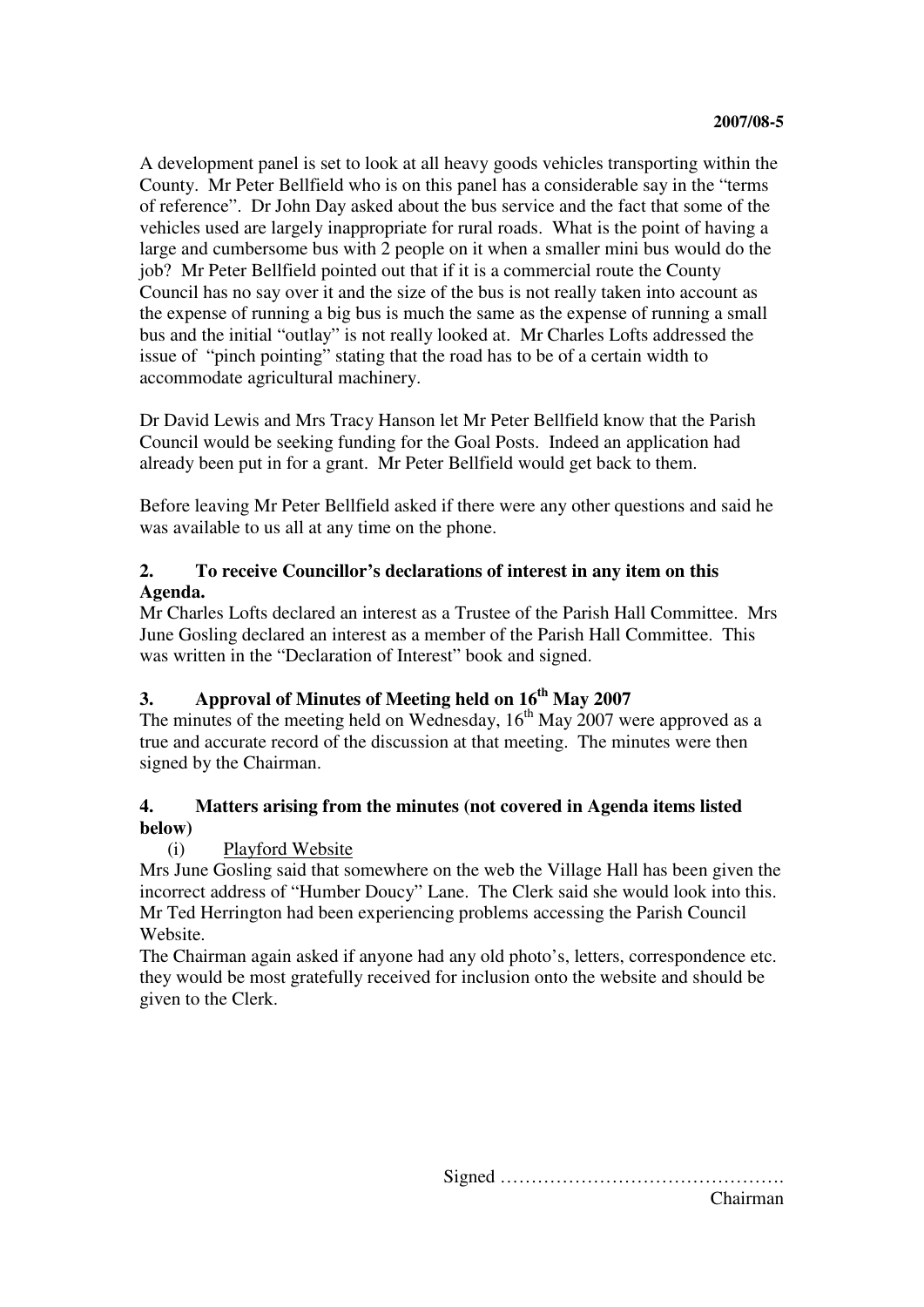#### **5. Parish Councillors Responsibilities**

| <b>Internal Auditor</b>           | Mr Paul Gardiner.                     |
|-----------------------------------|---------------------------------------|
| <b>Footpath Representative</b>    | Dr David Lewis and Mrs Tracy Hanson   |
| Playing Field Representative -    | Dr David Lewis, Mrs Tracy Hanson &    |
|                                   | Mrs June Gosling                      |
| <b>SALC</b> Representative        | Mr Charles Lofts                      |
| <b>Highway Representative</b>     | Dr John Day (under Parish Plan) $\&$  |
|                                   | Mr Ted Herrington (day to day)        |
| <b>Environment Representative</b> |                                       |
| Litter Bins etc                   | Mrs June Gosling                      |
| <b>Welcome Pack</b>               | Dr David Lewis & Mrs Sarah Cartwright |
| Website Representative            | Dr David Lewis & Mrs Sarah Cartwright |
| Tree Warden                       | Mr Ted Herrington                     |
| Sand Bins                         | Mr Ted Herrington                     |
| Parish Liaison/Police Forum -     | Mr Ted Herrington                     |
|                                   |                                       |

LDF Representative  $\qquad \qquad$  It was agreed that the Parish Council would discuss who would be a representative as and when a meeting arose.

Once again Mr Paul Gardiner had done a brilliant job auditing the accounts and a card of thanks had been sent to him. However no payment had been received. It was felt that a nominal token of, say, £20 would be an appropriate sum to give. It was agreed to give a bottle of wine for the past financial year and in the future £20 for inspecting the books. Dr David Lewis proposed this. Mr Ted Herrington seconded this. Mr Paul Gardiner agreed to continue as the internal auditor.

The welcome pack has been given to Dr Gina Corani of the PCC to discuss and in the meantime a copy will be put in the brown envelope for circulation amongst councillors. The Clerk was to liase with Dr John Day about putting the template of the Welcome Pack onto the word processing package "Publisher".

Dr John Day raised concerns that some expertise might be called for in dealing with trees and the potential danger they can cause to roads and traffic if not looked after properly. It was suggested that an inspection be carried out once a year by a forestry expert. This would cost approx £250 per day. Mr Ted Herrington was to bring back information on this.

It was stipulated that these posts would not have executive authority and should continue to report back to the Parish Council via the Clerk.

Footpaths number 5, 7, 8, 20 and 23 were reported to be overgrown and one was with a dangerous style. The Clerk agreed to contact SCC and report.

> Signed ………………………………………. Chairman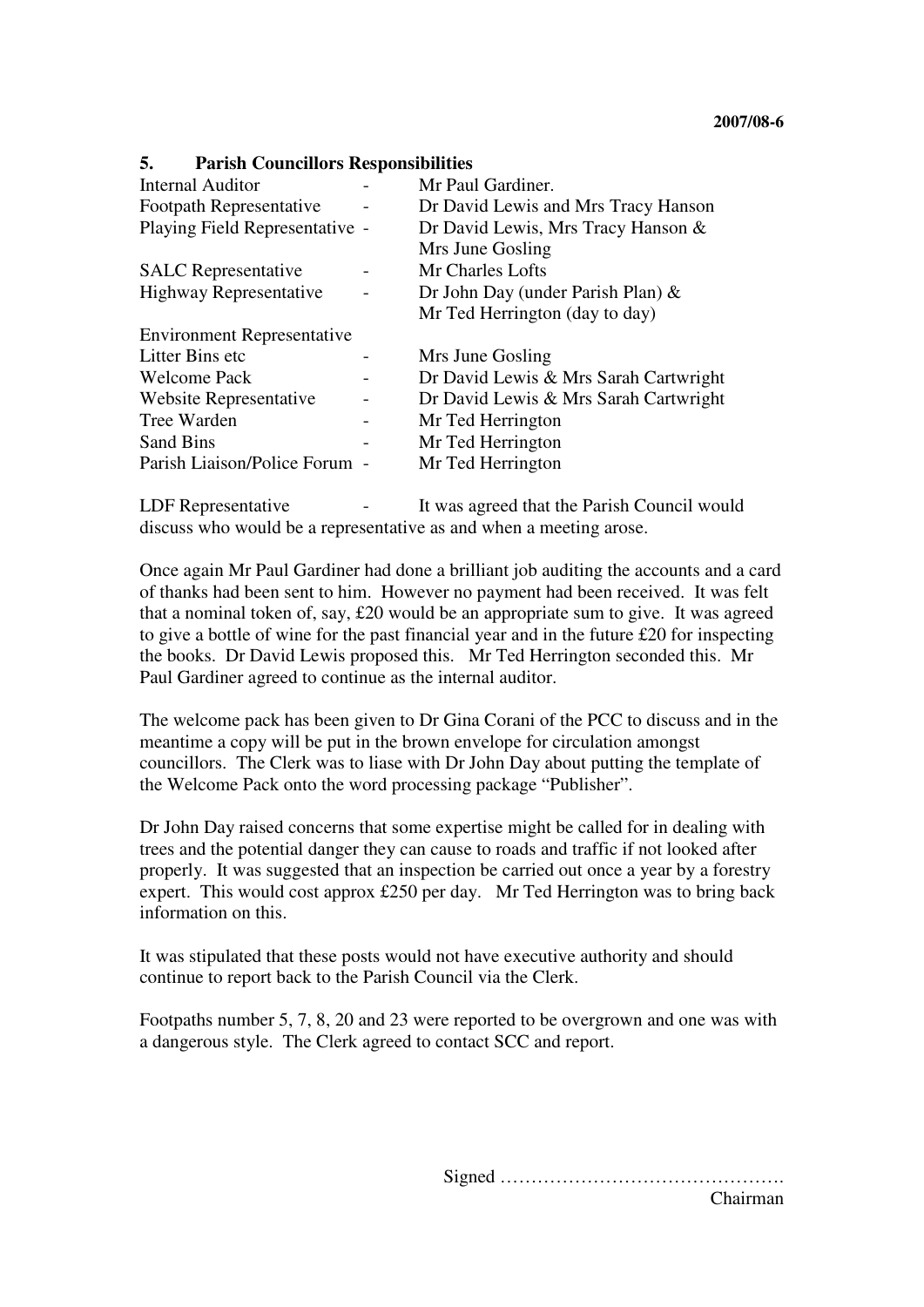#### **6. Parish Plan**

Dr John Day and Mrs Tracy Hanson reported back on the progress that the Steering Group was making with the Parish Plan. Meetings were now being held once every three weeks in the Admirals Head Pub with no charge being incurred for the use of a room. Though costs were being kept to a minimum the Steering Group still felt obliged to ask each of the Parish Councils involved to cough up £50. This was proposed by Dr David Lewis and seconded by Mrs Tracy Hanson. Since Playford was holding the money for the Parish Plan Steering Group it was agreed to "earmark" this £50; no cheque need be written. The Steering Committee was on the point of having a draft budget and Mrs Joan Metcalfe was elected as the Treasurer. Dr John Day and Mrs Tracy Hanson were to be added as named signatories on the Barclays Mandate thus enabling them to sign cheques between Steering Group Committee meetings. Dr John Day gave a handout on Stakeholders and Residents and the two different pathways they follow. He reported back that all in all things were looking very optimistic though taking longer than expected.

#### **7. Standing Orders**

The Clerk was asked to give each Councillor a copy of the current Standing Orders. To be put on the Agenda for the next meeting.

#### **8. Goal Posts – Playford Playing Field**

As stated previously Mrs Tracy Hanson had approached Mr Peter Bellfield for some money. She had also made tentative enquiries to see if the Village Hall has any money to contribute.

#### **9. Planning.**

There had been two applications which were in circulation; 1 Church Lane and Mill Cottage, Butts Road. The Clerk would reply to SCDC once they were returned to her. Permission had been granted for Sidehill, Spring Meadow. Dr John Day made the point that all planning applications that come in seem to be making 3 to 4 bedroomed houses into 5 to 6 bedroomed houses. He asked what we felt about houses for the cheaper end of the market, ie, for first time buyers or retired couples downsizing and affordable housing? As Parish Councillor's don't have any guidance it was suggested that  $\frac{1}{4}$  an hour be put aside at the beginning of a meeting to discuss planning in general and what "We" as a Council felt was right or not. (Agenda Item for next meeting).

#### **10. Finance**

The Annual Return was approved by the Councillors and signed by the Chairman and Clerk. Five weeks notice has been given to parishioners to inspect the accounts should they so wish at the Clerk's house. The Annual Return will be sent off on 16<sup>th</sup> August 2007 when the 5 week period is up and the Notice will be taken down. Clerk's expenses of £52.86 were approved and  $1/3^{rd}$  of the cost of hiring the Angela Cobbold Hall for the Parish Plan Steering Committee was also approved. This was for £5.

Signed ……………………………………….